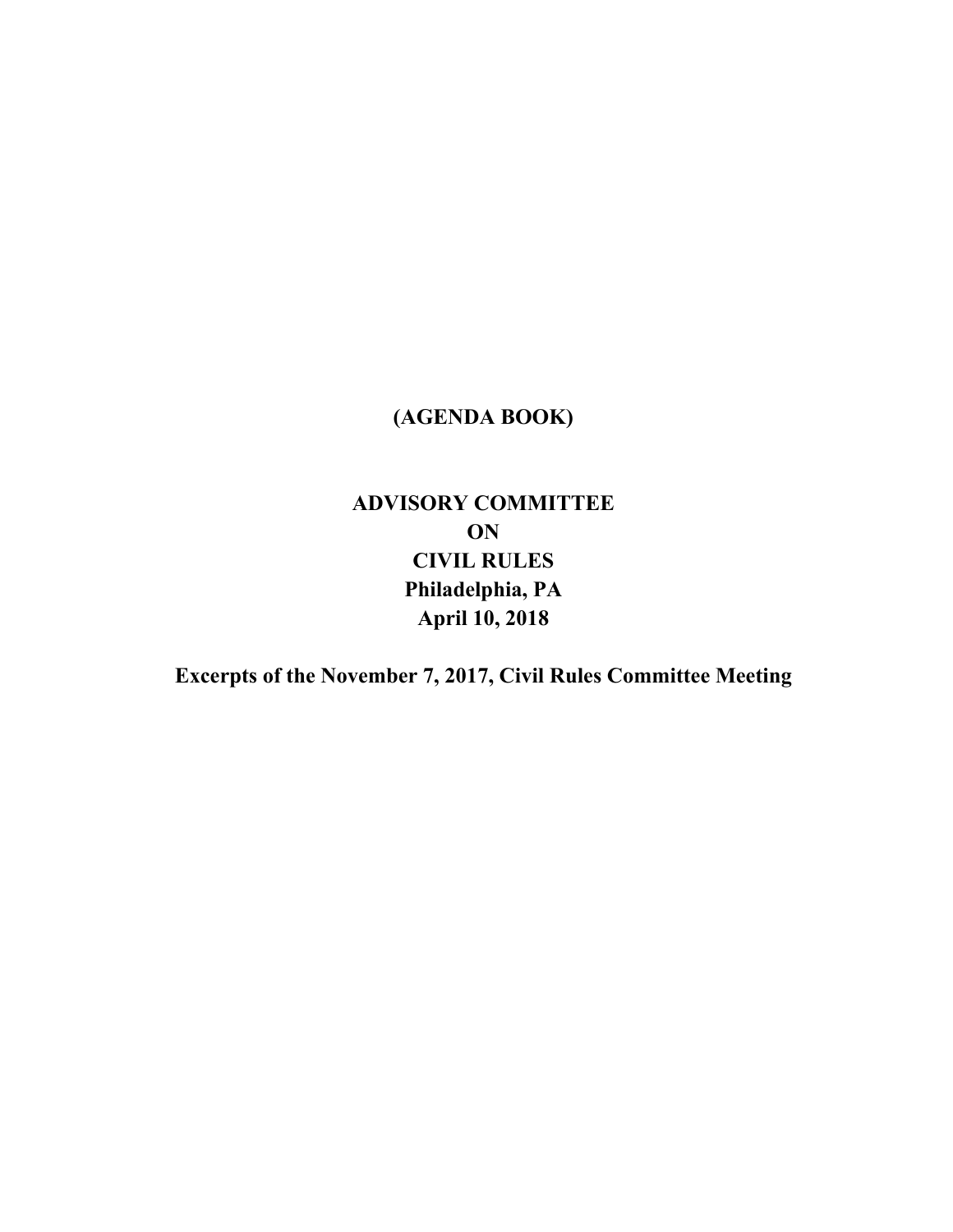## Draft Minutes Civil Rules Committee November 7, 2017 page  $-22-$

911 mispricing of settlement agreements."

912 A quite different proposal was submitted by John Rabiej, 913 Director of the Center for Judicial Studies at the Duke University<br>914 School of Law. This proposal aims only at the largest MDL 914 School of Law. This proposal aims only at the largest MDL<br>915 aggregations, those consisting of 900 or more cases. At any given aggregations, those consisting of 900 or more cases. At any given 916 time, there tend to be about 20 of these proceedings. Combined, 917 they average around 120,000 individual cases. There are real 918 advantages in consolidated pretrial discovery proceedings. But when<br>919 the time has come for bellwether trials, the proposal would split 919 the time has come for bellwether trials, the proposal would split<br>920 the aggregate proceeding into five groups, each to be managed by a the aggregate proceeding into five groups, each to be managed by a 921 separate judge. Separate steering committees would be appointed. 922 The anticipated advantage is that dividing the work would increase 923 the opportunities for individualized attention to individual cases,<br>924 although the large numbers involved might dilute this advantage. although the large numbers involved might dilute this advantage. 12 A quite different proposal was submitted by John Rabie),<br>
Director of the Center for underlal Studies at the blagest bundle<br>
School of the Center for underlal Studies at the largest bundle<br>
also of the This This propos

925 One concern that runs through these proposals is that MDL 926 judges are "on their own." Judicial creativity creates a variety of 927 approaches that are not cabined by the Civil Rules in the ways that 928 apply in most litigation.

929 Addressing rules for MDL proceedings "would be a big 930 undertaking. It is a complex and broad project to take on." And it 931 is a project affected by Congressional interest, as exhibited in 932 H.R. 985, which includes a number of proposals that parallel the<br>933 proposals advanced in the submissions to the Committee. proposals advanced in the submissions to the Committee.

934 Professor Marcus reported that Professor Andrew Bradt has 935 worked through the history of § 1407. The history shows a tension 936 in what the architects thought it would come to mean for mass 937 torts. The reality today presents "hard calls. The stakes are<br>938 enormous, the pressures great. Judges have provided a real enormous, the pressures great. Judges have provided a real 939 service."

940 Judge Bates predicted that a rulemaking project would bring 941 out "two clear camps. We will not find agreement."

942 The appeals proposals were the last topic approached in<br>943 introducing these topics. The suggestions in the submissions to introducing these topics. The suggestions in the submissions to 944 this Committee are no more than partially developed. It is clear 945 that the proponents want opportunities to appeal from pretrial 946 rulings on *Daubert* issues, preemption motions, decisions to proceed<br>947 with bellwether trials, judgments in bellwether trials, and "any 947 with bellwether trials, judgments in bellwether trials, and "any 948 ruling that the FRCP do not apply to the proceedings." It is not 949 clear whether all such rulings could be appealed as a matter of 950 right, or whether the idea is to invoke some measure of trial-court 951 discretion in the manner of Civil Rule 54(b) partial final<br>952 judgments. Nor is it clear what criteria might be provided to guide 952 judgments. Nor is it clear what criteria might be provided to guide<br>953 any discretion that might be recognized. One of the amendments of any discretion that might be recognized. One of the amendments of

January 8, 2018 draft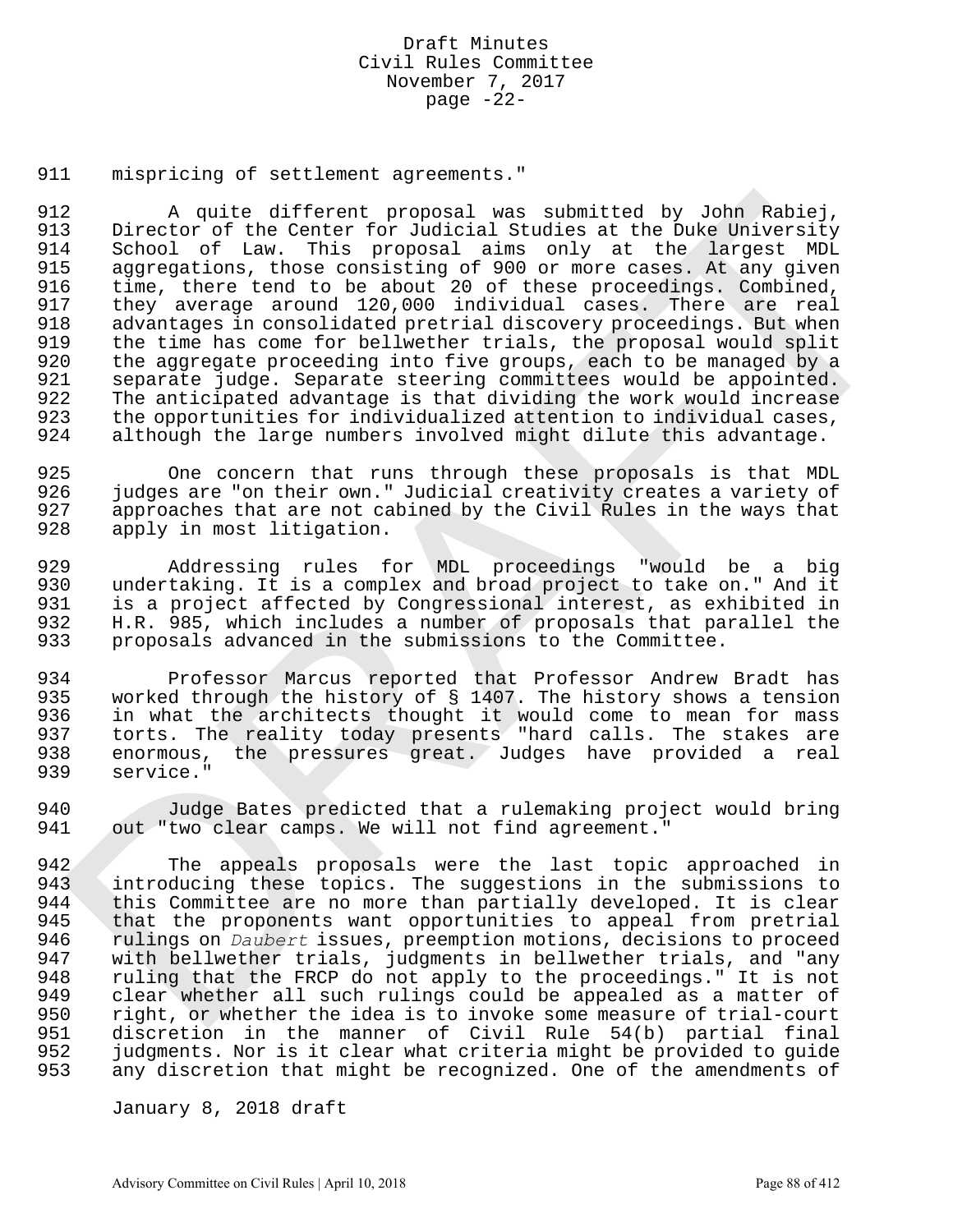## Draft Minutes Civil Rules Committee November 7, 2017 page  $-23-$

954 § 1407 embodied in H.R. 985 would direct that the circuit of the 955 MDL court "shall permit an appeal from any order" "provided that an 956 immediate appeal of the order may materially advance the ultimate<br>957 termination of one or more civil actions in the proceedings." The 957 termination of one or more civil actions in the proceedings." The<br>958 proviso clearly qualifies the "shall permit" direction, but the 958 proviso clearly qualifies the "shall permit" direction, but the<br>959 overall sense of direction is uncertain. The Enabling Act and 28 overall sense of direction is uncertain. The Enabling Act and 28 960 U.S.C. § 1292(e) authorize court rules that define what are final 961 judgments for purposes of § 1291 and to create new categories of<br>962 interlocutory appeals. If the Committee comes to consider rules 962 interlocutory appeals. If the Committee comes to consider rules<br>963 that expand appeal jurisdiction, it likely will be wise to 963 that expand appeal jurisdiction, it likely will be wise to 964 coordinate with the Appellate Rules Committee. ND count that harmatic anisotropic from any order "proceeding that an<br>interded the proceeding of the criterial permit of denotes the titlent<br>of immediate appeal of the order may materially advance the ultimate<br>provision c

965 The first suggestion when discussion was opened was that these 966 questions are worth looking into. The Committee may, in the end,<br>967 decide to do nothing. "Some of the ideas won't fly." But it is decide to do nothing. "Some of the ideas won't fly." But it is 968 worth looking into.

969 Judge Bates noted that almost all of the input has been from 970 the defense side. The Committee has yet to hear the perspectives of<br>971 Plaintiffs, the Judicial Panel on Multidistrict Litigation, and MDL 971 plaintiffs, the Judicial Panel on Multidistrict Litigation, and MDL<br>972 judges. judges.

973 A Committee member noted that his experience with MDL 974 proceedings has mostly been in antitrust cases, "on both sides of 975 the docket," and may not be representative. "The challenges for 976 judges are enormous." Help can be found in the Manual for Complex 977 Litigation; in appointing special masters; in seeking other 978 consultants; and in adaptability. Still, judges' efforts to solve 979 the problems may at times seem unfair. It is difficult to be sure 980 about what new rules can contribute. If further information is to 981 be sought before deciding whether to proceed, where should the 982 Committee seek it? Committee seek it?

983 Judge Bates suggested that it may be difficult to arrange a 984 useful conference of multiple constituencies in the course of a few 985 months or even a year. The Committee can reach out by soliciting 986 written input. It can engage in discussions with the Judicial 987 Panel. It can reach out to judges with extensive MDL experience. 988 Judge Fogel noted that the FJC and the Judicial Panel have 989 scheduled an event in March. "The timing is very good." That could 990 provide an excellent opportunity to learn more.

991 Another judge suggested that judges that have managed MDL 992 proceedings with large numbers of cases might have useful ideas 993 about what sort of rules would help. "We have nowhere near the 994 information we would need to have" to work toward rules proposals. 995 At least a year will be required to gather more information.

996 A Committee member echoed this thought. "We're far from being

January 8, 2018 draft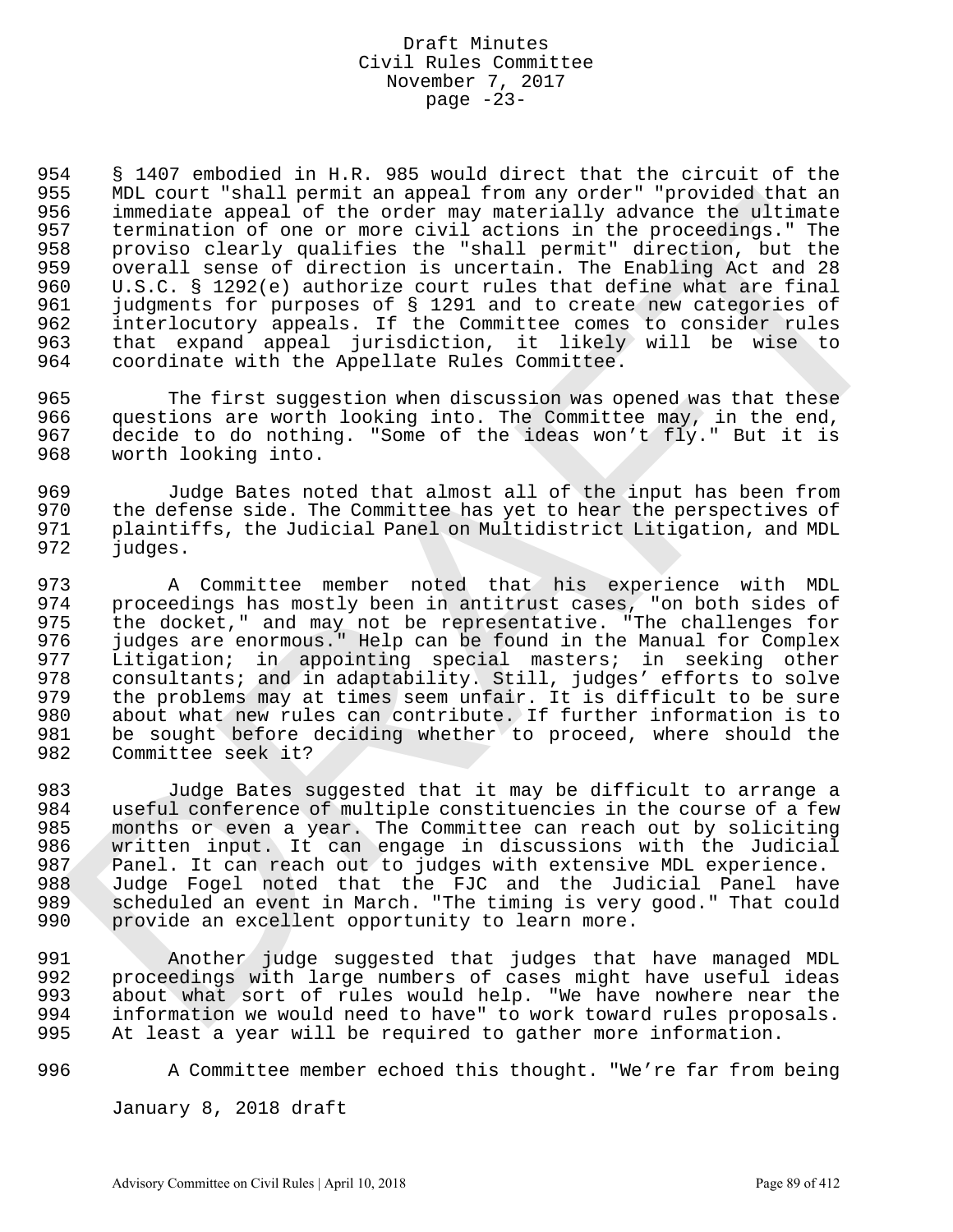suggestion. See In re Asbestos Products Liability Litigation (No. VI), 771 F. Supp. 415 (J.P.M.L 1991) (suggesting creation of "a nationwide roster of senior district or other judges available to follow actions remanded back to heavily impacted districts"). Are Committee members familiar with experience under such a "shared responsibility" regime? Would that hold promise for the concerns raised?

 (8) Facilitating appellate review: Submissions have urged measures to facilitate interlocutory review. A starting point is to recognize that there already exist methods of obtaining such review. See, e.g., Rule 23(f) and 28 U.S.C. § 1292(b). None of those provides an absolute right to such review, however. It is likely that a Civil Rule could expand the circumstances for such review and, perhaps, mandate it under some circumstances. (If serious attention focuses on these issues, it will be important to involve the Appellate Rules Committee.)

 Have Committee members found that the existing methods do not suffice for appropriate access to interlocutory review? Note that under § 1292(b), certification by the district judge is required but not sufficient (given court of appeals discretion not to grant review). It seems that certain rulings that in individual litigation might be regarded as "ordinary" could assume much greater importance in MDL or other multiparty litigation. How would a rule identify such orders? Could a court of appeals meaningfully discern whether a given order was of that variety? Would broadening interlocutory appellate review unduly delay MDL cases?

 (9) Coordination between "parallel" federal- and state-court actions: There have been instances of highly productive cooperation and collaboration between federal- and state-court judges handling related matters. Indeed, some states (e.g., California and New Jersey) have centralization mechanisms similar to the Panel for related actions pending in their courts. Such collaboration has been around for a generation. See, e.g., Schwarzer, Weiss & Hirsch, Judicial Federalism in Action: Coordination of Litigation in State and Federal Courts, 78 Va. L. Rev. 1689 (1992).

 Have Committee members found such collaboration between state and federal judges productive? Have the Civil Rules impeded such collaboration? Would revisions to the Civil Rules provide a helpful impetus or mechanism for such activity? It may be that this is another aspect of individualized case management that cannot effectively be governed by rule. On the other hand, this might carry forward the notion of shared efforts among federal judges mentioned in (7) above.

 One particular issue that might relate is the question of ruling on motions to remand to state court. These motions in individual cases may seem distant from the "central" issues of an MDL proceeding. Have Committee members found that it is difficult